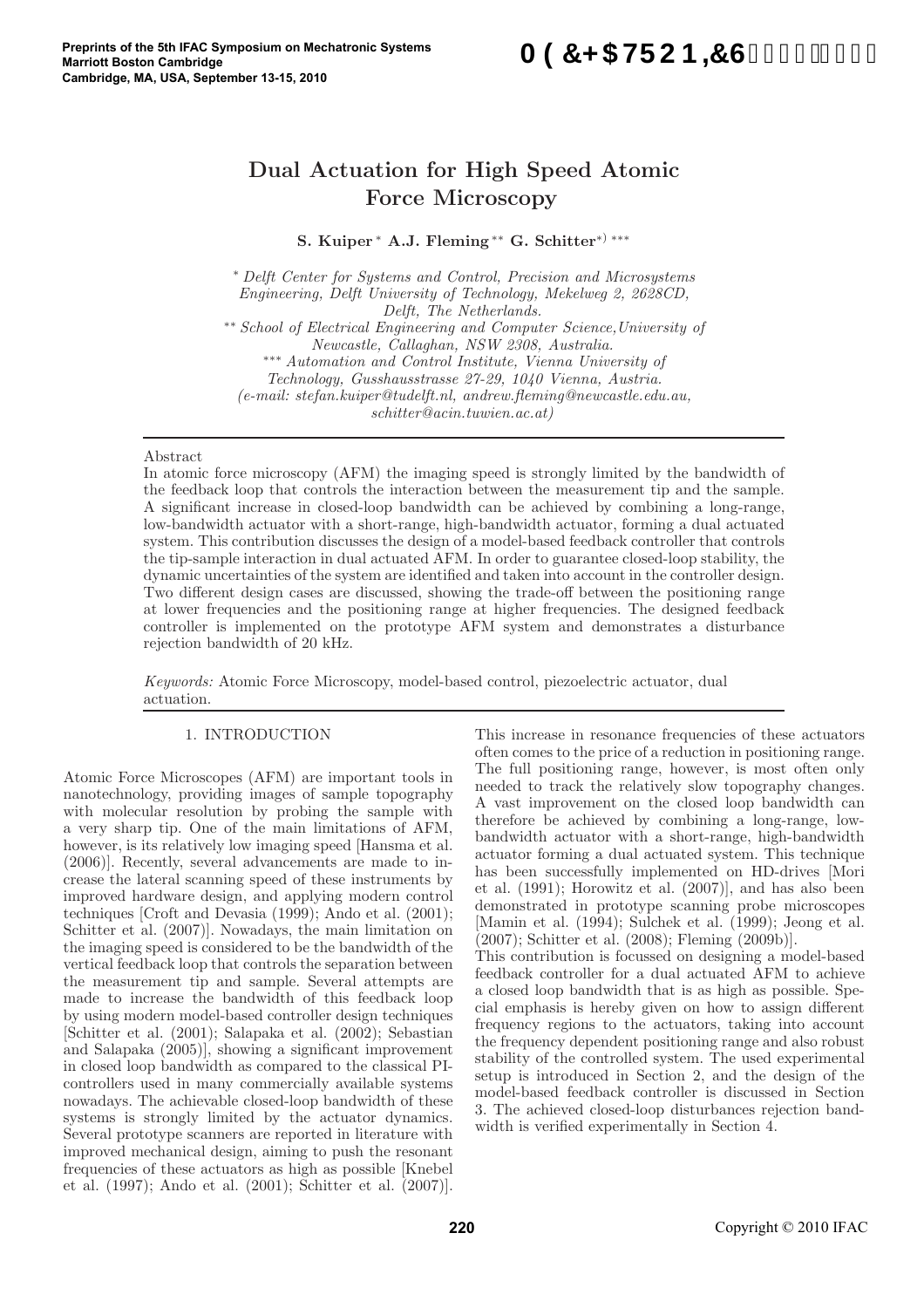



# 2. SYSTEM DESCRIPTION

A schematic description of the system is shown in Figure 1. The sample is placed on a commercially available tube scanner (J-scanner, Veeco, Santa Barbara, USA), which provides the scanning motion of the sample during imaging, as well as the long-range vertical positioning of the sample to control the tip-sample interaction with a maximum range of  $5 \mu m$ . The tip-sample force is measured by reflecting a laser beam off the free end of the micro cantilever where the measurement tip is mounted at, and measuring the deflected laser spot with a segmented photodiode. This system is extended to a dual actuated system by using a small piezoelectric plate actuator (CMAP12, Noliac, Kvistgaard, Denmark) which is glued onto the cantilever holder to form the new mounting spot for the cantilever-chip (cf. Fig. 1), and allows vertical positioning of the cantilever-chip with a maximum range of about  $0.5 \ \mu m$ . Due to its high stiffness, and low-mass the piezoelectric plate actuator is capable of actuating the cantilever chip at very high bandwidth. However, to drive this piezoelectric plate actuator at the required bandwidth, a special amplifier is required to cope with the relatively large capacitive load of 36 nF.

# 2.1 Electrical Considerations

The foremost bandwidth limitations of a high-voltage amplifier are the small-signal bandwidth, output-impedance, cable inductance, and power dissipation [Fleming (2009a)]. When driving a capacitive load of 36 nF with a typical amplifier having an output impedance of  $10\Omega$ , the small signal bandwidth would be limited to 44 kHz. Although a number of wide bandwidth high-voltage amplifier designs have been published [Müller (2005); Müller et al. (2006)], these are designed for electro-optic modulators with capacitances on the order of 100 pF. To overcome the bandwidth limitations associated with a large capacitive load, the high-speed dual-amplifier shown in Figure 2 is utilized [Fleming (2009a)]. The dual-amplifier consists of a standard high-voltage amplifier combined with a fast lowvoltage stage to improve performance at higher frequen-



Figure 2. High-speed dual-amplifier Fleming (2009a). The reference signal  $r$  is applied simultaneously to a slow high-voltage amplifier  $V_{hv}$  and a fast low-voltage amplifier  $V_f$ . The two amplifiers are coupled to the load through R and C respectively.

cies. This arrangement has been demonstrated to successfully drive a 100 nF capacitance with a 300-kHz 20-Vp-p sine wave with negligible phase delay and a peak-to-peak current of 3.8 A [Fleming (2009a)]. With a voltage range of 200 V and peak current of 1.9 A, a standard amplifier would require a worst-case power dissipation of 380 W. However, the dual-amplifier arrangement has a worst-case power dissipation of only 30 W. As the Noliac CMAP12 actuator presents a load capacitance of only 36 nF, the dualamplifier provides a small-signal bandwidth of greater than 2 MHz and a power-bandwidth of 800 kHz ( $V_o$ =20 Vp-p).

# 2.2 System identification

To capture the system dynamics, the frequency responses from the amplifier inputs towards the cantilever deflection signal are measured using a network analyzer (4395A, Agilent, Santa Clara, USA). To also capture the dynamic uncertainties under working conditions, the measurements are repeated in several runs using different combinations of samples and cantilevers. Figure 3 (dashed) shows the results of two typical measurement runs for both actuators, revealing the first resonant mode of the tube scanner at 8 kHz and the first resonant mode of the piezoelectric plate actuator at 150 kHz. Based on averaged measurement data of 12 different measurement runs, two 7th order transfer functions are fitted to model the nominal dynamics of the individual actuators, as shown in Figure 3 (dasheddotted). Based on the measurement data of the various measurement runs and the dynamical models, the maximum multiplicative uncertainty is determined at each frequency point, shown Figure 3 (solid). The models of the nominal actuator dynamics are used to design the model-based feedback controller, while the multiplicative uncertainty data is used to analyze the stability robustness of the closed loop system under working conditions.

# 3. CONTROLLER DESIGN

To minimize the force variations between the tip and sample, and to provide a good estimate of the sample topography during AFM imaging, a feedback controller should be designed with the following properties: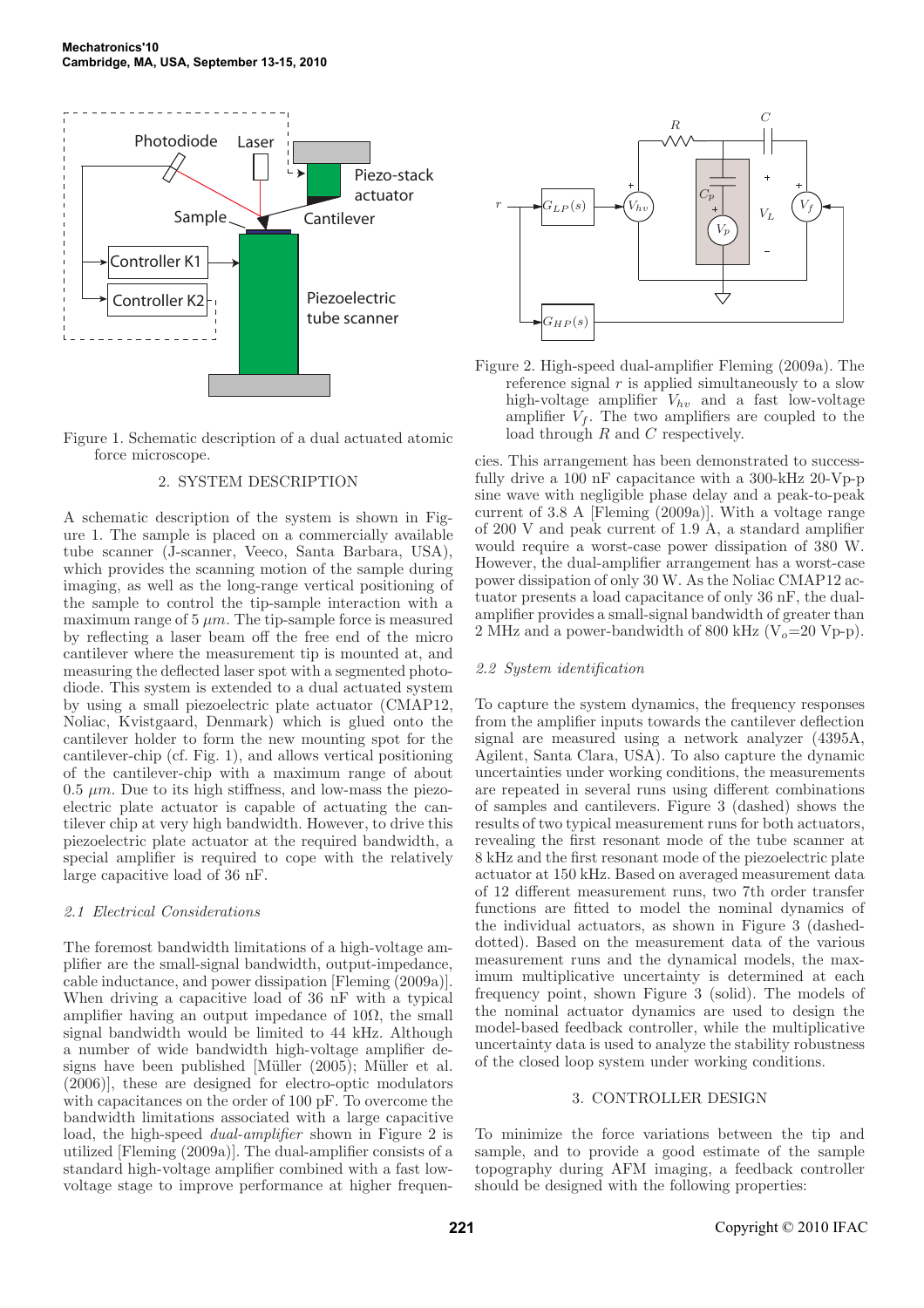

Figure 3. Frequency responses from the tube scanner (a) and of the plate actuator (b), for two different measurement runs (dashed), the 7th order model capturing the nominal dynamics (dashed-dotted), and the maximum multiplicative uncertainty (solid).

- Provide a disturbance rejection bandwidth which is as high as possible
- Make optimal use of the actuators positioning ranges
- Provide robust stability against dynamic uncertainties

The disturbance spectrum to be tracked by the vertical feedback loop in AFM, can be split into components stemming from the actual sample topography, and components stemming from a possible tilt of the sample. In most cases the variation of the sample topography is relatively small as compared to the width of the sample. Therefore, the larger height variations are mainly caused by a tilt of the sample. Consequently, the disturbance signal has a predominantly triangular shape with a base frequency equal to the line-scan frequency, and an amplitude spectrum which decays inversely proportional to the frequency. The underlying assumption of dual actuation is that the longrange actuator primarily tracks the larger amplitude, lowfrequency height variations (such as from the sample tilt) and the short-range actuator has sufficient range to track the high-frequency topography variations. To prevent saturation of the short-range actuator the feedback controller should provide a frequency separation, assigning the lowfrequency height variations to the long-stroke actuator, and the high-frequency height variations to the shortrange actuator. The feedback controller design taking into account the frequency separation is performed by using model-based controller design methods [Skogestad and Postlethwaite (2005)].

#### 3.1 Model-based feedback controller design

Figure 4 shows the block diagram of the system representation used for model-based controller synthesis, with the actuator dynamics  $G(s) = diag[G_1(s), G_2(s)]$ , weighting filters  $W_e(s)$ ,  $W_y(s) = diag[W_{y1}(s), W_{y2}(s)]$ , and  $W_u(s) = diag[W_{u1}(s), W_{u2}(s)]$ , and the to be designed

controller  $K(s, \theta) = [K_1(s, \theta), K_2(s, \theta)]^T$ , where indices 1 and 2 refer to the long-range actuator and the short-range actuator, respectively. The goal of the controller synthesis is to find controller parameters  $\theta$  that minimizes the  $H_{\infty}$ norm of the transfer from disturbance  $d(t)$  towards the outputs of the weighting filters  $[z_1(t) \ \bar{z}_2(t) \ \bar{z}_3(t)]^T$  (cf. Fig. 4), i.e. the controller  $K(s, \hat{\theta})$  which renders,

$$
\gamma \ge \min_{\theta} \left\| \frac{W_e(s) \cdot S(s, \theta)}{W_y(s) \cdot T(s, \theta)} \right\|_{\infty},
$$
\n(1)

with  $S(s, \theta) = (1 + [G_1(s), G_2(s)] \cdot K(s, \theta))^{-1}$  the sensitivity function, and the transfer towards the individual actuators outputs  $T(s, \theta) = G(s) \cdot K(s, \theta) \cdot S(s, \theta)$ .

The desired frequency responses of the closed-loop system can be enforced by setting the inverse frequency response behavior to the corresponding weighting filters. The transfer from the disturbance  $d(t)$  towards the control error  $e(t)$  (cf. Fig. 3.4) should be made as small as possible up to a certain frequency, which can be enforced in the controller synthesis by choosing weight  $W_e(s)$  as an inverse high-pass filter. The disturbance rejection bandwidth that can be achieved is limited by the dynamical uncertainties of the actuator responses which are becoming larger for increasing frequency(cf. Fig. 3). To guarantee closed-loop stability a roll-off must be provided by the controller in order to attenuate these dynamical uncertainties, which for the long-range actuator is found to be necessary at a corner frequency of 6 kHz, and for the short-range actuator at a corner frequency of 40 kHz. This roll-off can be enforced in the controller synthesis by the choosing weighting filters  $W_{y1}(s)$  and  $W_{y2}(s)$  as inverse low-pass filters with the corresponding corner frequencies. Critical in the design of a feedback controller for dual actuated systems is the frequency region where the short-range actuator takes over from the long-range actuator [Schroeck and Messner (1999)]. The transition between both actuators in this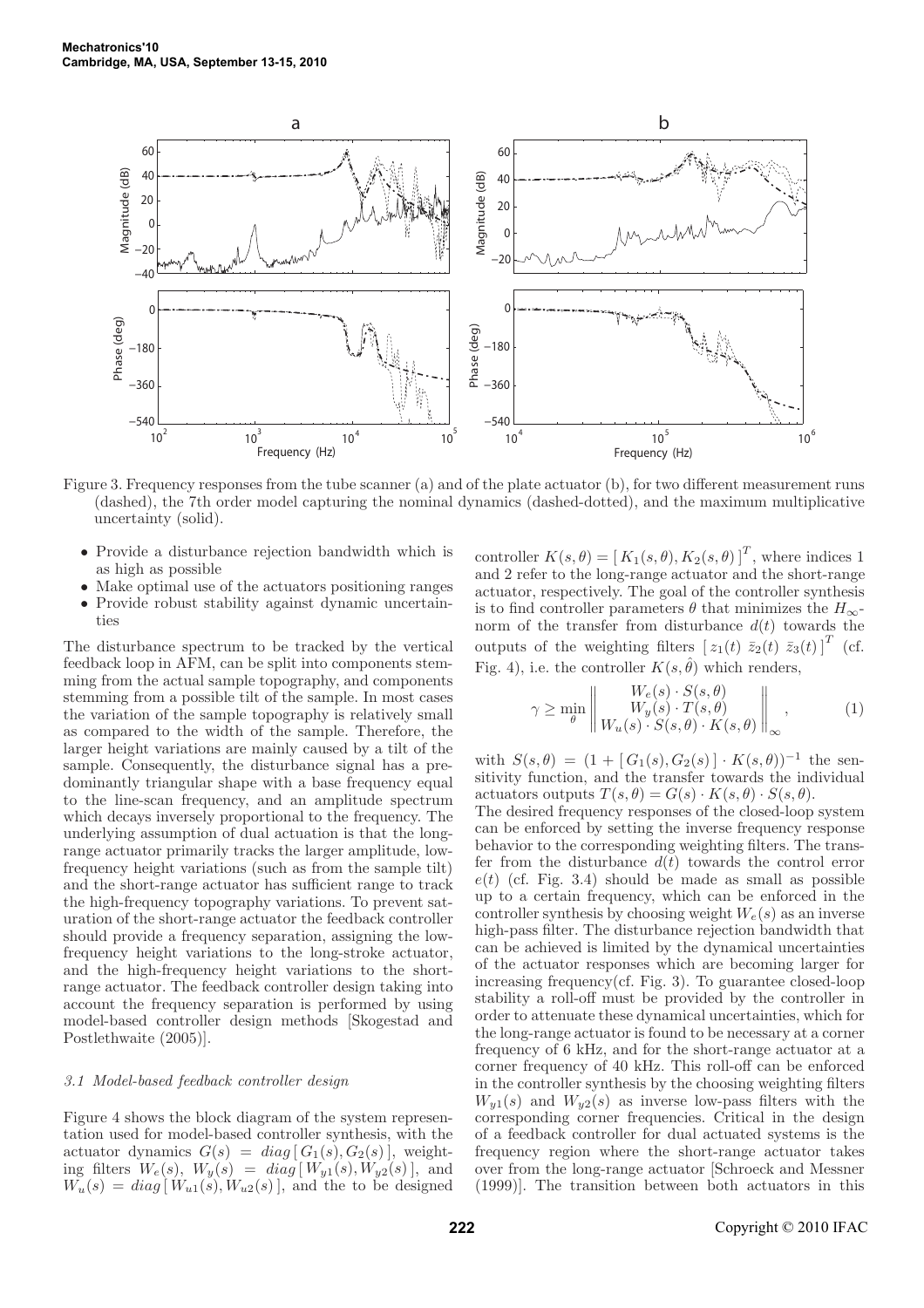frequency region is strongly determined by the required roll-off for the long-range actuator, and the chosen roll-on frequency for the short-range actuator. The roll-on for the short-range actuator can be enforce by choosing the weight  $W_{u2}(s)$  as an inverse band-pass filter:

$$
W_{u_2}^{-1}(s) = \alpha \cdot \underbrace{\frac{s + 2\pi}{s + 2\pi \cdot \omega_c}}_{high-pass} \cdot \underbrace{\frac{s + 2\pi \cdot 4 \cdot 10^6}{s + 2\pi \cdot 4 \cdot 10^4}}_{low-pass},
$$
 (2)

where  $\omega_c$  determines the corner frequency of the high-pass behavior, and gain  $\alpha$  determines the allowable peaking of the control action for the short-range actuator. The roll-on frequency  $\omega_c$  should not be chosen too close to the roll-off frequency of the long-range actuator, as this might result in a too fast transition between both actuators, leading to a large phase difference between both control paths. If in the cross-over region the phase differences between both control paths exceeds  $120^{\circ}$ , the actuators will start to compensate part of each others motion in that frequency region [Schroeck and Messner (1999)]. This can result in a peaking of the short-range actuators control action in the cross-over region, and therefore a reduction of the positioning range at those frequencies. A too low rollon frequency for the short-range actuator, however, might compromise the positioning range at lower frequencies.

## 3.2 Synthesis results

To demonstrate the design trade-off between the positioning range at lower frequencies and the positioning range at higher frequencies for dual actuated systems, two design cases are discussed using different parameters for the weight on the control action for the short-range actuator of Equation 2. The first design is aimed for a lower crossover frequency between both actuators, but with minimal peaking of the control action for the short-range actuator, by choosing  $\omega_c = 500$  Hz, and  $\alpha = 1$ . The second design is aimed for a higher cross-over frequency between both actuators, thereby allowing some peaking of the control action of the short-range actuator by choosing  $\omega_c = 2$  kHz, and  $\alpha = 3/2$ . The choices for the other weighting filters are kept equal for both designs and are given in Table 3.2. The controller synthesis is performed using the Robust Control Toolbox of matlab, which in both cases results in  $\gamma > 2.9$ , meaning that the resulting closed-loop systems are close to the design goals governed by the weighting filters. Figure 5 shows the contributions of both the long-range actuator and the short-range actuator and the resulting complementary sensitivity functions for both design cases, showing that in both cases a complementary sensitivity bandwidth is achieved of 40 kHz. To analyze whether the resulting closed-loop systems are robustly stable,  $\mu$ analysis is performed using the identified multiplicative dynamic uncertainty (Fig. 3). The results are shown in Figure 6, showing that in both cases the  $\mu$ -value is smaller then one for all frequencies. It can therefore be concluded that in both cases the closed loop system is robustly stable, i.e. sufficient attenuation of the uncertain dynamics is provided.

The difference between the resulting closed loop systems from both design cases is that in the first case the crossover frequency between both actuators is at 550 Hz, and the peak gain of the short-range actuator is 0.7 dB (Fig.

| Weight                                               | Filter type | Corner frequency             | Peak gain        |
|------------------------------------------------------|-------------|------------------------------|------------------|
| $W_e^{-1}(s)$                                        | High-pass   | $\omega_e = 90$ -kHz         | $\alpha_e = 2$   |
| $W_{y_1}^{-1}(s)$                                    | Low-pass    | $\omega_{u_1} = 6$ -kHz      | $\alpha_{y_1}=1$ |
| $W_{y_2}^{-1}(s)$                                    | Low-pass    | $\omega_{y_2} = 40$ -kHz     | $\alpha_{u_2}=1$ |
| $W_{u_1}^{-1}(s)$                                    | Low-pass    | $\omega_{u_1} = 6$ -kHz      | $\alpha_{u_1}=1$ |
| $W_{u_2}^{-1}(s)$                                    | Band-pass   | $\omega_c = [0.5, 3.5]$ -kHz | $\alpha_{u2} =$  |
|                                                      |             | $\omega_u = 40$ -kHz         | [1,(2/3)]        |
| of weighting filters<br>Choice<br>for the<br>ʻl'ahle |             |                              |                  |

1. Choice of weighting filters for model-based design of the feedback controllers

5a), whereas in the second design case the cross-over frequency is at 2 kHz, and the peak gain of the short-range actuator is 2 dB (Fig. 5b). These differences becomes more clear by comparing the frequency dependent positioning ranges of both systems.

# 3.3 Range comparison

The frequency dependent positioning range of the dual actuated system can be calculated by determining the gain at which one of the control paths saturates:

$$
R(\omega) = ||T(i\omega)|| \cdot \beta(\omega), \tag{3}
$$

with

$$
\beta(\omega) = \min\left[\frac{r_1}{|S(i\omega) \cdot K_1(i\omega)|}, \frac{r_1}{|S(i\omega) \cdot K_2(i\omega)|}\right], \quad (4)
$$

where  $r_1$ , and  $r_2$  are the maximum input ranges for the long-range and short-range actuator respectively. Figure 7 shows the calculated positioning ranges, showing that with the first design case the positioning range starts to roll off at a frequency of 50 Hz and for the second design case the positioning range starts to roll of at 150 Hz. The minimum positioning range, on the other side, is 0.46  $\mu$ m at a frequency of 3.4 kHz for the first design case and 0.4  $\mu$ m at a frequency of 6.5 kHz for the second design case. The dashed lines in Figure 7 indicate typical spectra for triangular disturbance signals, which indicate that when scanning a relatively flat but titled sample, the maximum line scan-speed is three times higher for the second design case with the higher cross-over frequency. This, however, comes at the cost of maximally 15% less positioning range in the frequency region between 3 to 10 kHz. The remaining 0.4  $\mu$ m positioning range in that frequency region, however, is considered to be sufficient to track the sample topography. Therefore, for the rest of the text only the second design case with the higher cross-over frequency will be considered.

# 3.4 Controller reduction and implementation

The resulting feedback controller from the model based controller synthesis is a 19th order one input/two outputs (SITO) system. In order to facilitate implementation of the controller and to allow easy adjustment of the loopgain when changing cantilevers, the controller is split in one common integrating action for both actuators and two separate SISO controllers denoted  $\hat{K}_1(s)$  and  $\hat{K}_2(s)$ , as shown in Figure 8. The frequency response plots of these SISO controllers are shown in Figure 9, showing the notch filters to compensate for the individual resonant modes of the actuators and also the low-pass behavior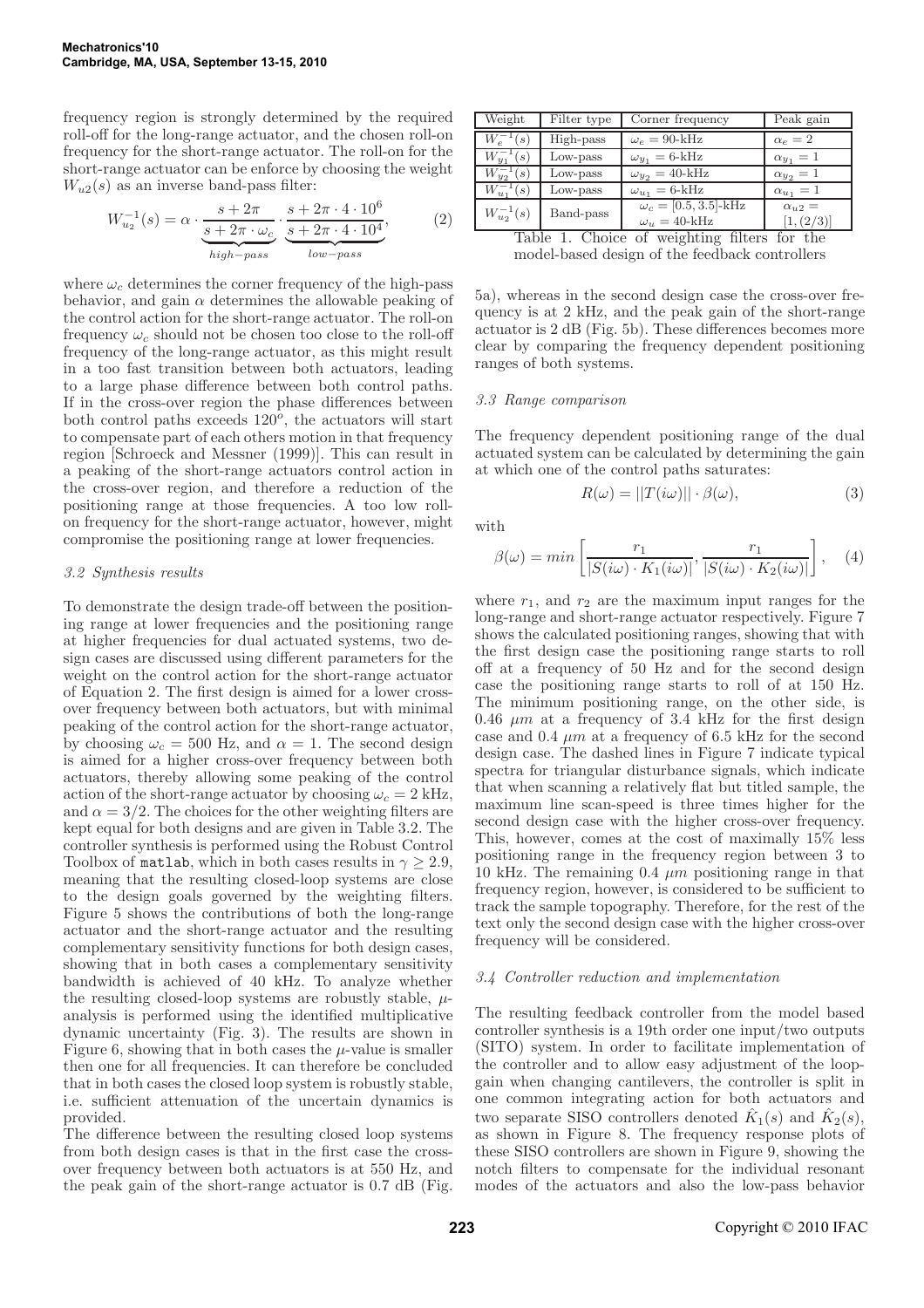

Figure 4. Block diagram of the system representation used for controller synthesis, with controller  $K(s, \theta)$ , plant dynamics  $G(s)$ , and weighting filters  $W_e(s)$ ,  $W_u(s)$ , and  $W_u(s)$ .



Figure 6.  $\mu$ -plot for the closed loop system with low crossover frequency between both actuators(a), and for closed loop system with high cross-over frequency, showing that in both cases the system is robustly stable for the dynamic uncertainties.



Figure 7. Vertical positioning range  $[\mu m]$  as a function of frequency for the system with a low cross-over frequency (dash-dotted), and for the system with a high cross-over frequency (solid). The dashed lines indicate typical  $1/\omega$  disturbance spectra.

in  $\hat{K}_1(s)$  and high-pass behavior in  $\hat{K}_2(s)$  to create the frequency separation between both actuators. To facilitate implementation of the controllers on the available signal processing hardware, the order of  $\hat{K}_1(s)$  and  $\hat{K}_2(s)$  are reduced to 7th and 8th order, respectively. The frequency responses of the reduced SISO controllers are shown in Figure 9 (dashed), showing only small deviations from the full-order controllers. The reduced SISO controllers are implemented on Field programmable Analog Arrays (FPAA), similar as presented in [Schitter and Phan (2008)].



Figure 8. Block diagram of the dual actuated AFM.



Figure 9. Bode magnitude plots of the controllers  $\hat{K}_1(s)$ (a) and  $\hat{K}_2(s)$  (b), full order (solid) and after model reduction (dashed).

## 4. EXPERIMENTAL RESULTS

In order to analyze the achieved disturbance rejection of the new dual actuated system, the sensitivity function of the prototype system is measured using a network analyzer (4395A, Agilent, Palo Alto, USA). The results are shown in Figure 10 (solid) together with the modeled sensitivity function (dashed), showing an achieved disturbance rejection bandwidth of 20 kHz. The measured sensitivity function deviates from the modeled sensitivity function due to some un-modeled resonant modes at 1 kHz and 50 kHz (Fig. 10). The closed loop system is found to remain stable under all working conditions. The achieved closed loop bandwidth is significantly higher than what can be achieved with the conventional single actuated system, resulting in reduced force variations while imaging.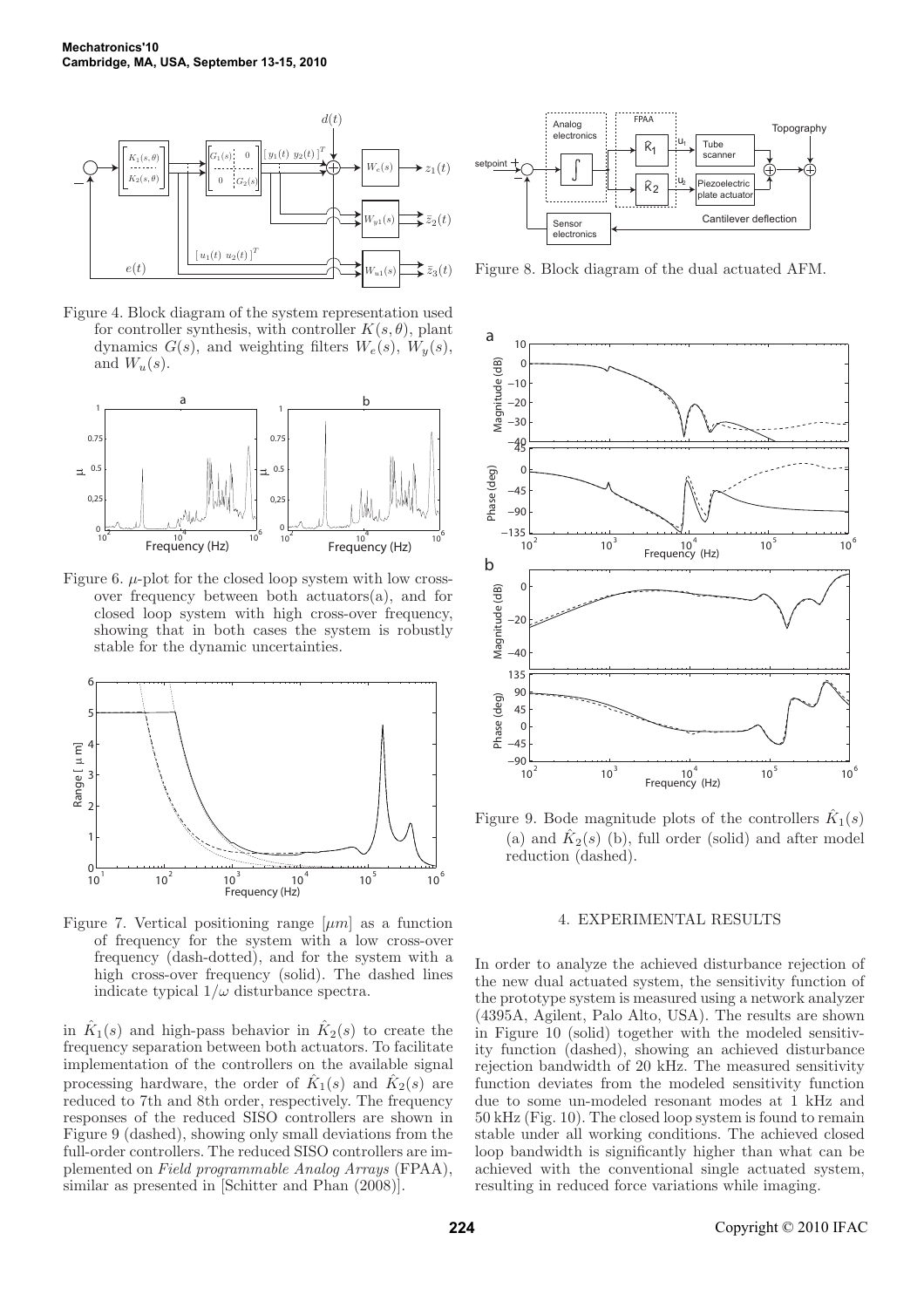

Figure 5. Frequency response plots of the complementary sensitivity function (solid) and the contribution of the lowbandwidth actuator (dashed-dotted), and the high bandwidth actuator (dashed) for the system with a controller designed for a low cross-over frequency between both actuators (a), and one for a higher cross-over frequency between both actuators (b).



Figure 10. Frequency response of the measured (solid) and modeled (dashed) sensitivity function.

# 5. CONCLUSIONS

This contribution presents the design and implementation of a model-based feedback controller for a dual actuated AFM. Special emphasis is given on achieving a good frequency separation between both actuators, while also providing sufficient attenuation of the dynamic uncertainty to achieve robust stability under all working conditions. Two different model-based controllers are designed with different cross-over frequencies between both actuators, showing the trade-off between the positioning range at lower frequencies, and the positioning range at higher frequencies. The designed controller with one input and two outputs is split in one common integrating action, and two separate SISO controllers for both individual actuators, which are implemented on Field Programmable Analog Arrays. The resulting prototype system achieves a closed-loop disturbance rejection bandwidth of about 20 kHz. This disturbance rejection bandwidth is significantly higher than what can be achieved with the conventional system, which results in a reduction of variations of the imaging force while scanning and therefore allows for faster imaging.

#### ACKNOWLEDGEMENTS

The authors would like to thank C.J. Slinkman and A.P. van Dijke of the Delft Center for Systems and Control for their electronic support.

# REFERENCES

- Ando, T., Kodera, N., Takai, E., Maruyama, D., Saito, K., and Toda, A. (2001). A high-speed atomic force microscope for studying biological macromolecules. Proc. Nat. Acad. Sci., 98(22), 12468–12472.
- Croft, D. and Devasia, S. (1999). Vibration compensation for high speed scanning tunneling microscopy. Rev. Sci. Instrum., 70, 4600–4605.
- Fleming, A.J. (2009a). A MHz bandwidth dual-amplifier for driving piezoelectric actuators and other highly capacitive loads. Rev. Sci. Instrum., 80,  $104701(1-\overline{7})$ .
- Fleming, A. (2009b). High-speed vertical positioning for contact-mode atomic force microscopy. In Proc. IEEE/ASME Intern. Conf. Adv. Intell. Mechatronics, 522–527. Singapore.
- Hansma, P., Schitter, G., Fantner, G., and Prater, C. (2006). High speed atomic force microscopy. Science, 314, 601–602.
- Horowitz, R., Li, Y., Oldham, K., Kon, S., and Huang, X. (2007). Dual-stage servo systems and vibration compensation in computer hard disk drives. Control Engin. Prac., 15(3), 291–305.
- Jeong, Y., Jayanth, G., and Menq, C. (2007). Control of tip-to-sample distance in atomic force microscopy: A dual-actuator tip-motion control scheme. Rev. Sci.  $Instrument., 78, 093706(1–7).$
- Knebel, D., Amrein, M., Voigt, K., and Reichelt, R. (1997). A fast and versatile scan unit for scanning force microscopy. Scanning, 19(4), 264–268.
- Mamin, H., Birk, H., Wimmer, P., and Rugar, D. (1994). High-speed scanning tunneling microscopy: Principles and applications. J. Appl. Phys., 75, 161–186.